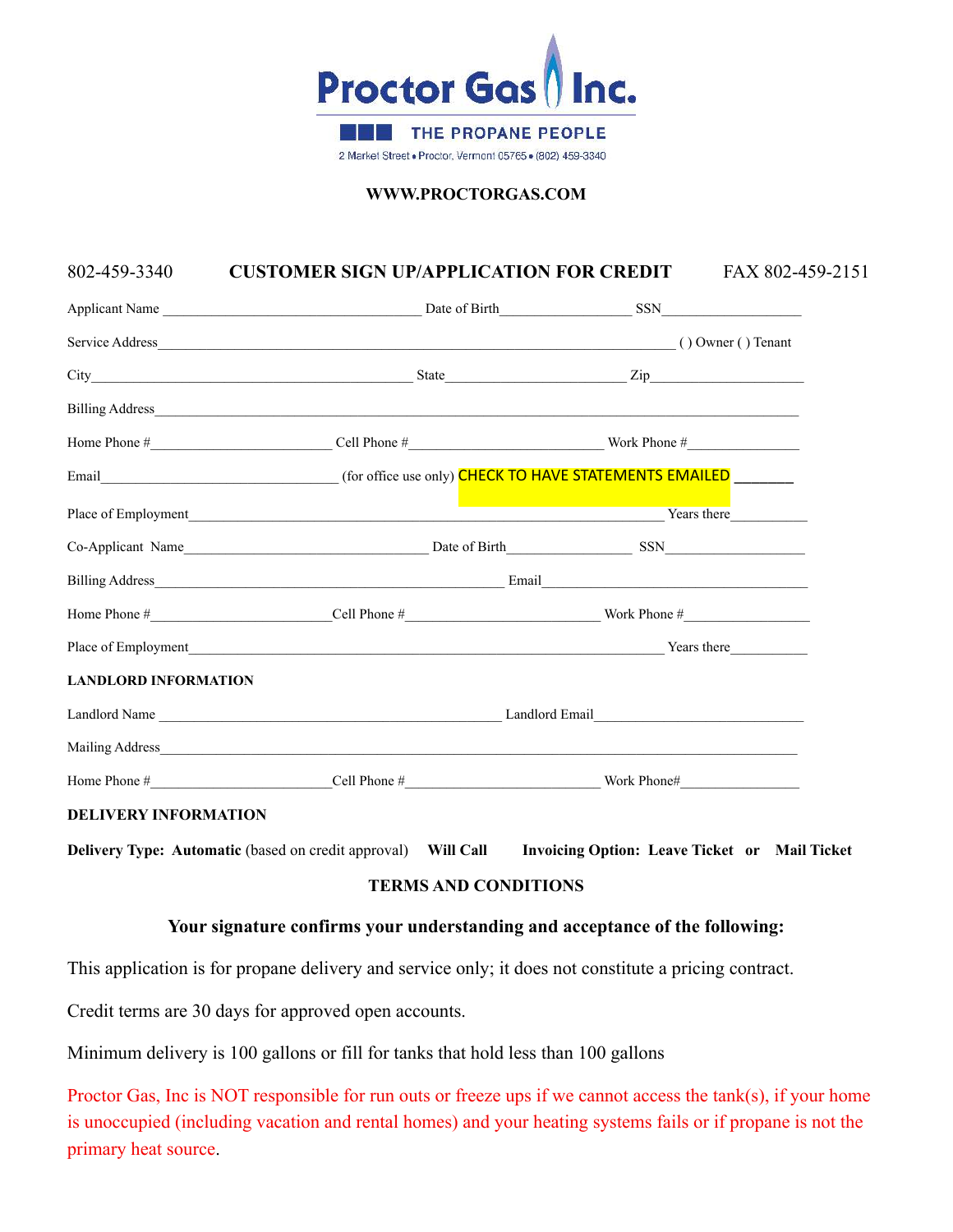Customers MUST provide safe and adequate access for us to service tanks year round. Your driveway and walkway/path to tanks must be maintained for safe delivery. Note: if we can't get a delivery truck in your driveway an emergency (Fire/Ambulance) vehicle can't get in either.

All equipment Proctor Gas installs including but not limited to tanks, regulators, meters and related materials are property of Proctor Gas.

# **PROCTOR GAS, INC.**

I agree that Proctor Gas, its employees or authorized representatives have my permission to enter any property which I own, rent or control for the purpose of making deliveries, repairs to the equipment, to install, remove or inspect any equipment relating to propane gas.

I agree that no connections or disconnections to the equipment, including but not limited to filling the tank(s), will be made **except** by Proctor Gas employees.

No changes or addition to your existing system are to be done without notifying Proctor Gas. Any changes to the system must be done by a CETP certified technician and Proctor Gas must be notified for a final gas systems safety check for compliance purposes.

Under no circumstances shall the equipment become part of the real estate unless the tank is customer owned.

I agree to notify Proctor Gas when the service provided under this agreement is to be terminated for any reason; this includes but is not limited to the sale or lease of the property or the vacating of an apartment or other rental property.

The propane in the tank is non-transferable to another property owner or tenant without prior notice and completion of a propane transfer form.

Credit terms for approved accounts are 30 days from the date of invoice. A finance charge of 1.5% per month (18% annual) will be charged on any outstanding amount owed over 30 days.

A deposit will be required for all tenants/renters having credit extended to them.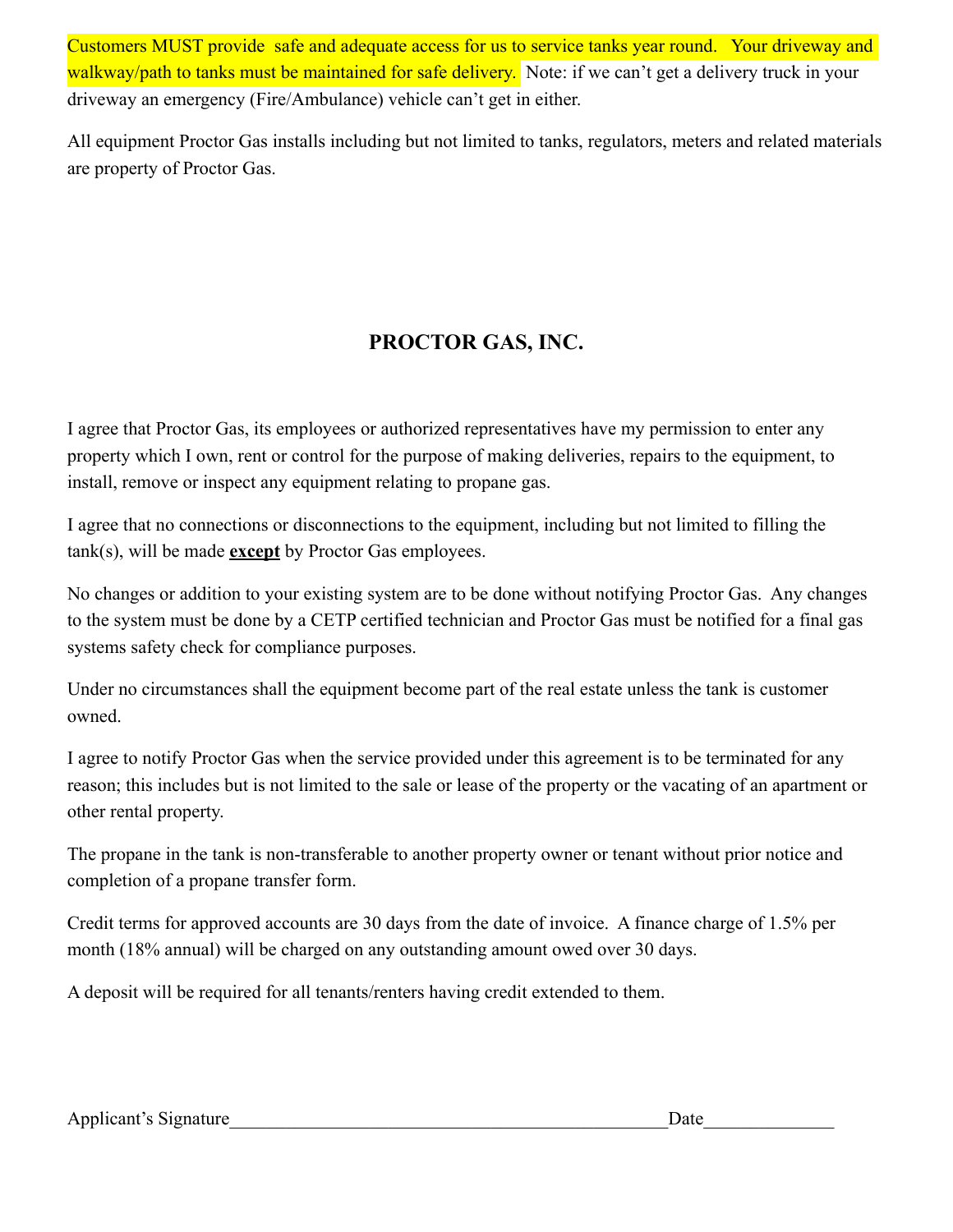## **CONSENT**

I (We) hereby give my (our) consent to have Proctor Gas, Inc. obtain any and all information regarding my (our) employment, checking and/or saving accounts, credit obligations, and all other credit matters, which they may require in connection with my (our) application for credit. I (we) understand that a consumer report prepared by a consumer-reporting agency may be obtained at the time I (we) apply for an account and if the account is approved at any time after that. I (we) have the right at any time to ask Proctor Gas, Inc. whether a report was obtained and if so to have Proctor Gas, Inc. furnish the name and address of the consumer-reporting agency that prepared the report.

| Applicant's Signature    | Date |  |  |  |
|--------------------------|------|--|--|--|
|                          |      |  |  |  |
|                          |      |  |  |  |
|                          |      |  |  |  |
|                          |      |  |  |  |
| Co-Applicant's Signature | Date |  |  |  |